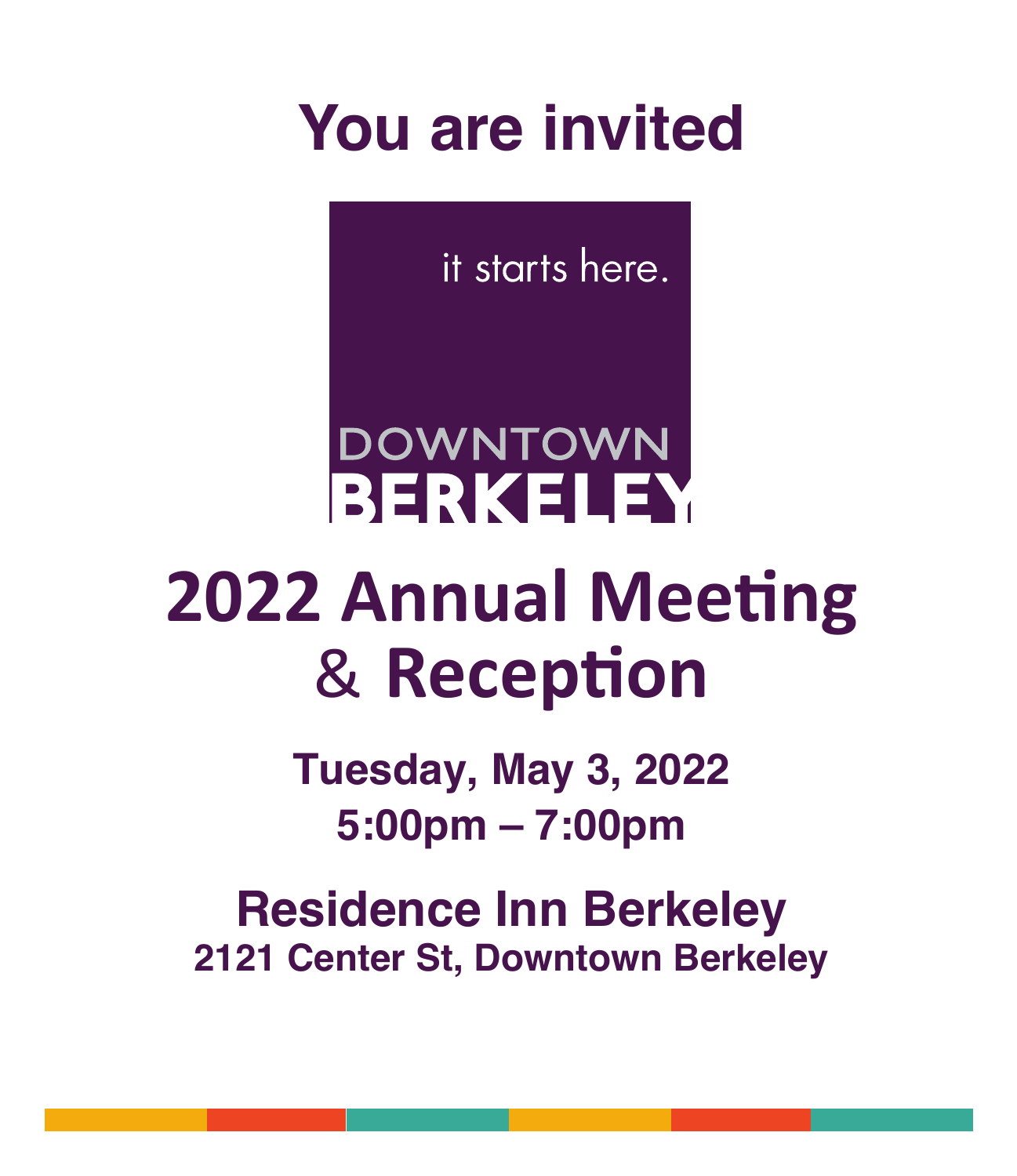### **5:00 NETWORKING**

Drinks & Appetizers on 3rd Floor Outdoor Patio

### **6:00 PROGRAM**

Inside Ballroom, Masks are Recommended

#### **Welcome**

David Shamszad, President, Board of Directors

#### **2021 Accomplishments & Plans for 2022**

 John Caner, CEO Matthew Jervis, Vitality Director

#### **Ambassador Team**

Perty Grissett, Operations Manager

#### **2021 Financial Statements**

Laksh Lakireddy, Finance Committee

#### **Election of Board of Directors**

Amir Massih, Chair Nominating Committee

#### **State of the Downtown**

Mayor Jesse Arreguin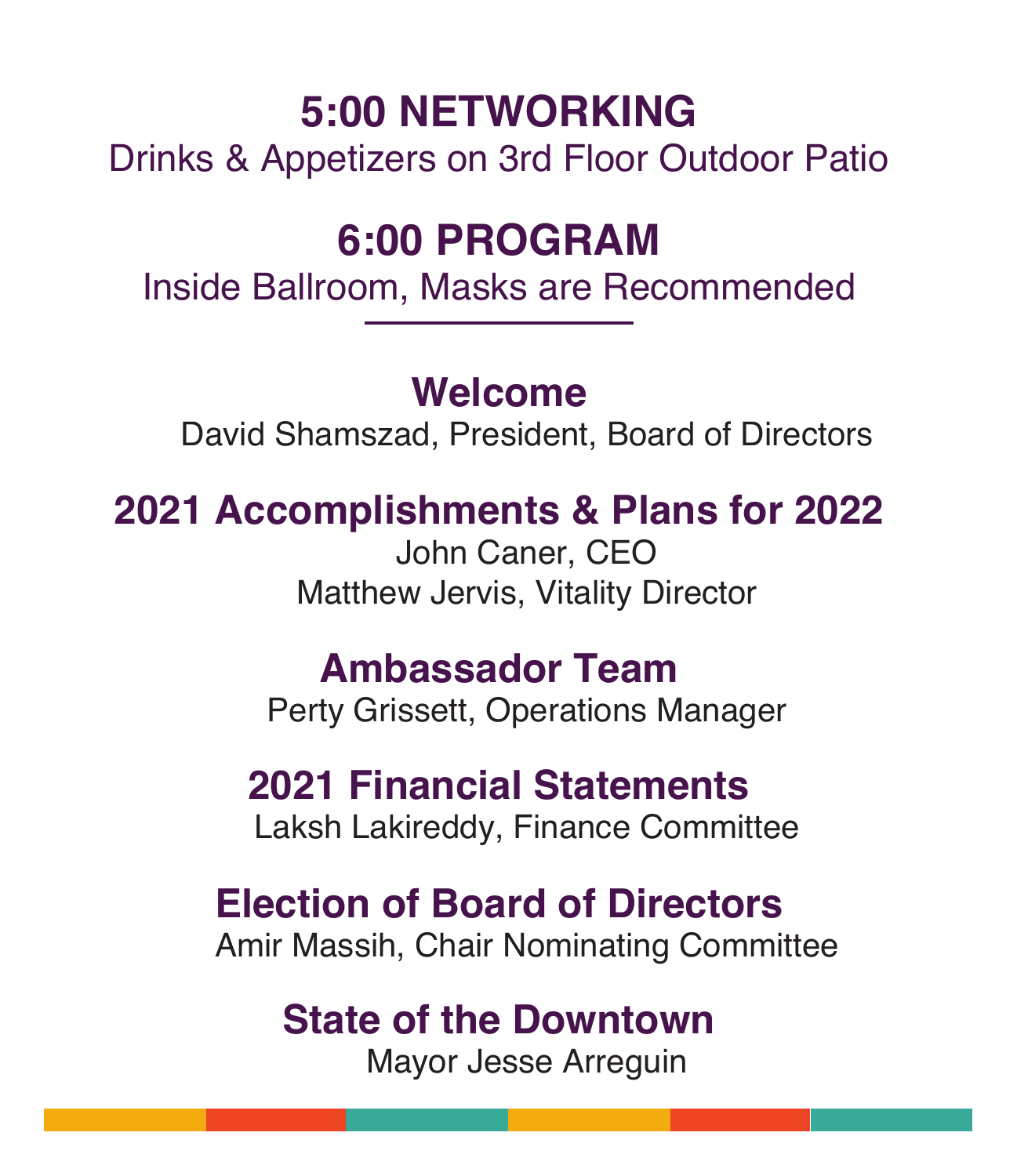## **PROPOSED BOARD OF DIRECTORS**

#### **New Directors**

**Camisha Borjon** Greystar

**Sean Brooks** Berkeley City College

**Bruce Carleton** Residence Inn Berkeley

**Albert Chan** YMCA of the East Bay

**Calleene Egan**  Berkeley Food & Housing Project

**Diana Hayton** ELS Architecture

#### **Directors For Renewal**

**Wangmo Dixey** Dharma College

**Amy Murray** Revival Bar + Kitchen

**Mark Rhoades** Rhoades Planning Group

**Grant Shoaf** Mechanics Bank

**Adam Stemmler** Farm League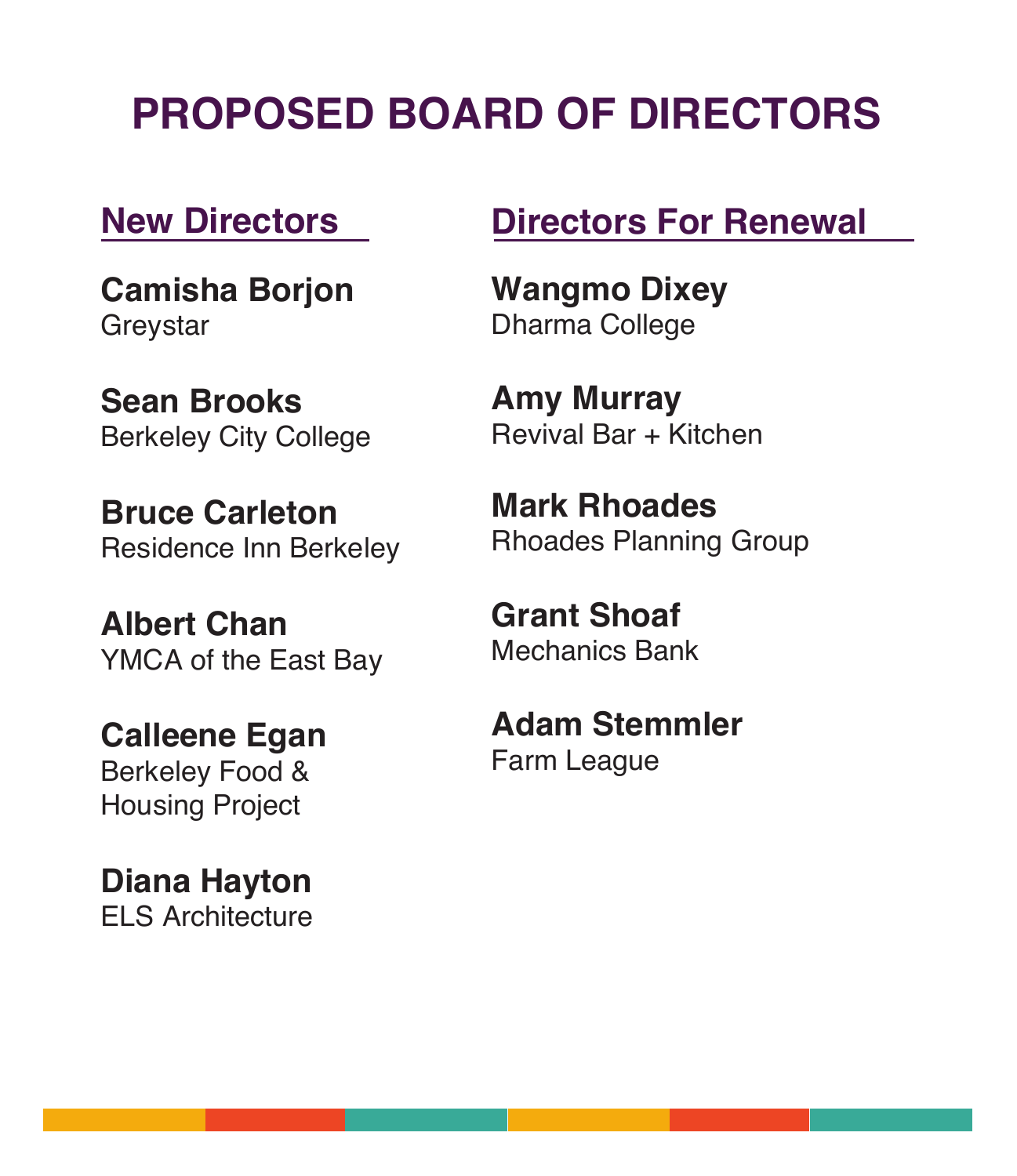### **PROPOSED BOARD OF DIRECTORS**

#### **Continuing Directors**

**LaTanya Bellow** City of Berkeley

**Ingrid Chen** viv&ingrid

**Josh Costello** Aurora Theatre

**Dell Dellinger** Hotel Shattuck Plaza

**Wendy Hillis** UC Berkeley

**Eric Knecht** Resources for Community Dev

**Laksh Lakireddy** Vindium Real Estate, Inc. **Susan Muscarella** California Jazz Conservatory

**Amir Massih** 4Terra Investments

**Lu Tipping** Tipping Engineering

**Tai Yu** Great China

**Departing Directors**

**Emily Marthinsen** At-Large

**Laurie Rich** David Brower Center

**David Shamszad** SG Real Estate